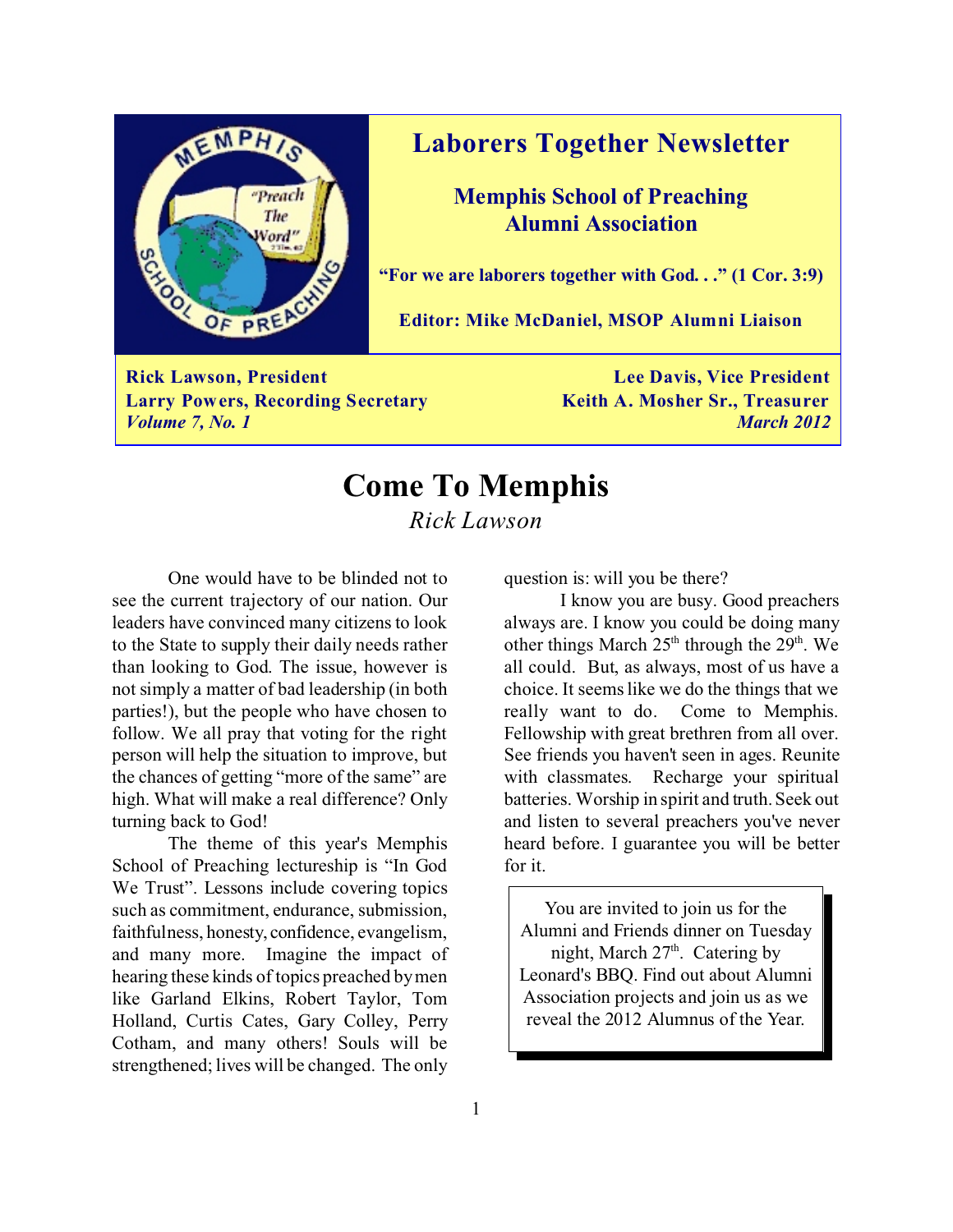## **ALUMNI AND CHILDCARE REGISTRATION FORMS NOW ALSO OFFERED ONLINE**

Our excellent and capable webmaster, Joey Davis, has added the lectureship alumni registration form to the school website in hopes that graduates will go there and complete the form.

*Please go to the website as soon as possible and complete the form.* The address is [www.msop.org.](http://www.msop.org.) Click on the lectureship advertisement on the front page.

Along with the schedule, you will see Alumni Registration and Information Update Form and Lectureship Childcare Registration Form. Child-care is offered by the MSOP student wives for children 0-5 years from 9:00 - 11:50 AM and 1:30 - 4:15 P.M. Monday through Thursday during the lectureship. Thanks again to brother Davis for his great work**. Please take advantage of it right now!** 

# **A LIST OF LOCAL MOTELS**

You May Make Your Reservations by Calling Them at the Numbers Listed Please ask for Memphis School of Preaching Rates.

**Hampton Inn,** 1280 W. Poplar Ave - Collierville (901) 854-9400, King or Double \$89.00 plus tax, CUT OFF DATE: March 9<sup>th</sup>.

**Candlewood Suites,** 7950 Centennial Dr., Memphis, (901) 755-0877, 1 King or 2 Double  $$62.00$  plus tax, CUT OFF DATE: March  $9<sup>th</sup>$ .

**Holiday Inn Express,** 4068 Stansell Court, Memphis, (901) 309-6474, 1 King or Double \$72.00 plus tax, CUT OFF DATE: March 9<sup>th</sup>.

**Comfort Suites,** 4090 Stansell Court, Memphis, (901) 309-3020, 1 King or Double \$62.00 plus tax, CUT OFF DATE: March 26<sup>th</sup>. *[I just called here (3/15/12) and made my reservation*. *Great stay last year with complimentary breakfast! Very hospitable! Also behind Cracker Barrel. MRM]*

**Hyatt Place,** 9161 Winchester Road, Germantown, 901-759-1174, 1 King \$94 or Double  $$104.00$  plus tax, CUT OFF DATE: March  $16<sup>th</sup>$ .

**Fairfield Inn,** 9320 Poplar Pike, Germantown, (901)757-9100, 2 people \$72.00 plus tax, CUT OFF DATE: March 11<sup>th</sup>.

**Hampton Inn,** 3579 Hacks Cross Road, Memphis, (901) 754-8454. King \$79, Double \$69 plus tax. Use Code; CHXMSP. CUT OFF DATE: March 16<sup>th</sup>.

> **Forest Hill Youth Day – Saturday, March 24 Registration begins at 9:00 A.M. Theme: "Winning The Game of Life**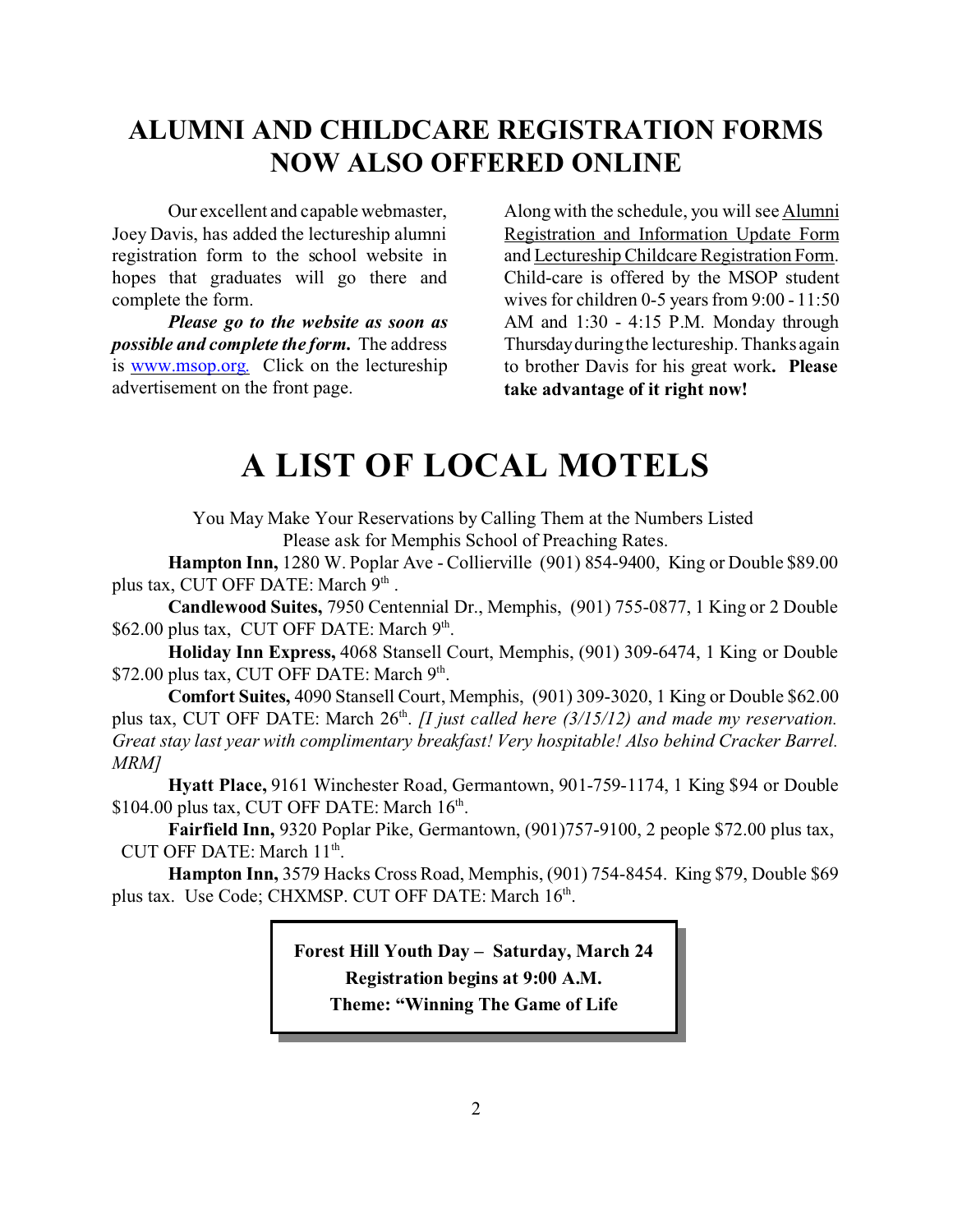# SEMINAR FOR PROSPECTIVE STUDENTS AND SUPPORTERS

*Jerry Martin*

On Tuesday of the Lectureship each year, we conduct a Seminar For Prospective Students And Supporters. This year's presentation will be on Tuesday, March 27, at 2:30 P.M. in the Chapel Hall. Here, prospective students and congregations interested in supporting preacher students are given an introductory overview of the Memphis School of Preaching by the Director and faculty. Prospects have an opportunity to

ask questions, and also will receive a packet of information.

Your efforts to bring prospective students and supporters to the Preview presentation and to the lectureship are vital to our recruiting efforts. We are asking every alumnus, and every friend and supporter, to make a special effort to make 2012 the best year ever for student recruitment and support raised. See you at the lectureship!

# ORDER YOUR COPY OF "IN GOD WE TRUST"

Brother Mosher has told me how excited he is by the manuscripts that have been submitted this year on the wonderful theme of "In God We Trust." What a fitting topic this is in an election year, and especially so considering the degradation of American society at present! While many claim to believe in God, they are living as practical atheists. They refuse to trust in Him and to walk with Him daily.

I am sure that you will desire to obtain your copy of this book at the Christian Family Book Store display. Also, you may call 1- 800-782-8175 or contact them at [tyromw@comcast.net.](mailto:tyromw@comcast.net.)

The cost of the 2012 book is just \$23. In addition, 2012 CDS have been produced which are searchable on your computer and include the text from all MSOP lectureship

books, the 2 volume set of Expositions of the Expositor  $\sim$  J. Winfred Clark which I edited, as well as many other valuable volumes. These CDs sell for only \$25! Or, you have the additional option of purchasing the 2012 book and the CD for only \$30. This is the best bargain for in doing so, you save \$18. Of course, if you order them by phone or online, there will be extra shipping costs added to your order.

Also keep in mind the lectures will be streamed live at this link [http://www.oabs.org/Archives/Lectures/mso](http://www.oabs.org/Archives/Lectures/msop2012.htm) [p2012.htm](http://www.oabs.org/Archives/Lectures/msop2012.htm). Past lectureships are also archived on the OABS web-site.

I have been told in the past that OABS has more viewers for our lectureship than any other they live stream and this is no doubt due to the viewership of our great alumni (MRM).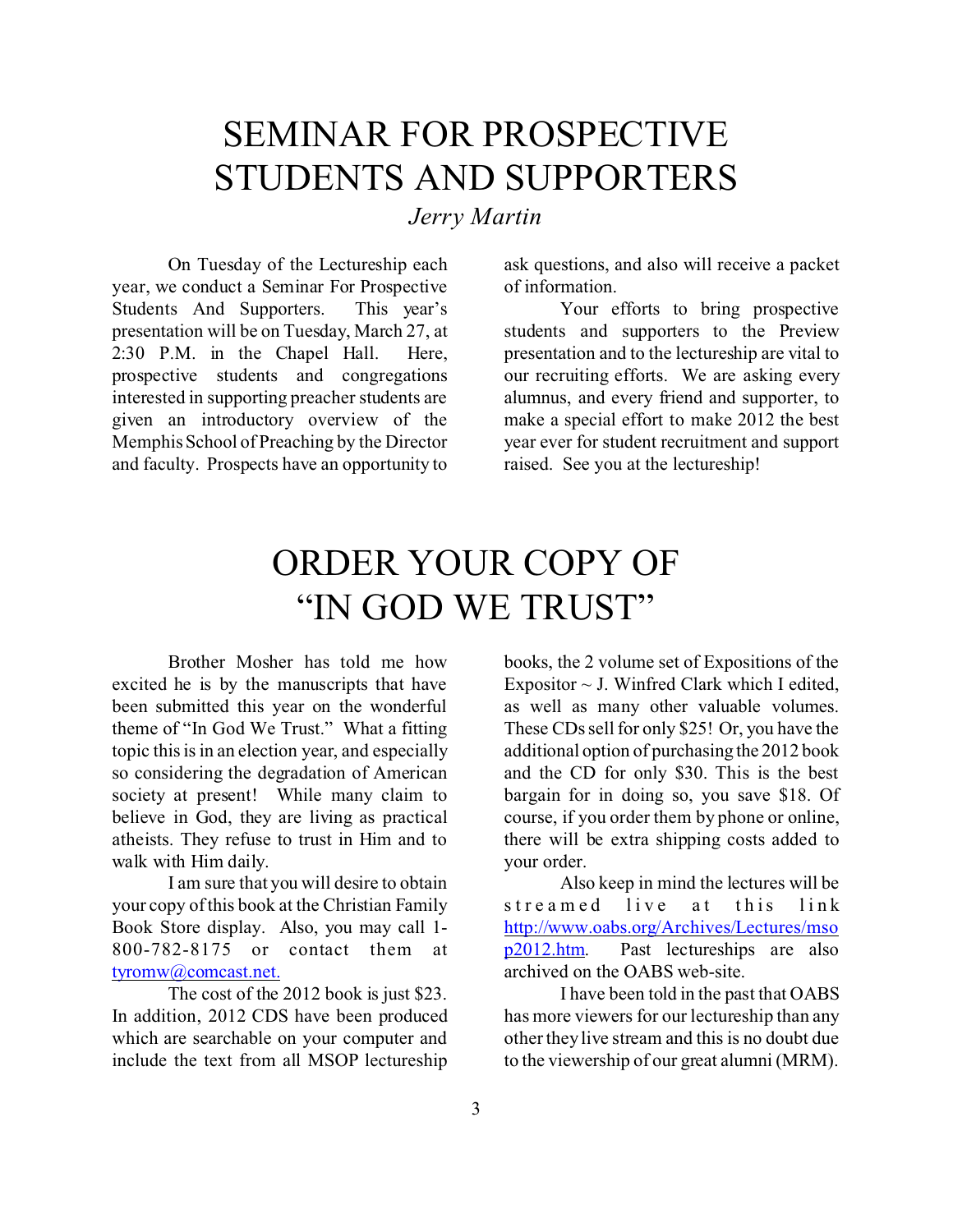### **FORTY-FIFTH ANNUAL LECTURESHIP MARCH 25 - March 29, 2012 "IN GOD WE TRUST"**

### **MEMPHIS SCHOOL OF PREACHING**

**3950 Forest Hill-Irene Road, Memphis, TN 38125**

#### **SUNDAY, MARCH 25, 2012**

9:30-10:20 A.M. "The Christian's Dual Citizenship"..……….….…….**David Sain** 10:30-11:30 A.M. "In God We Trust"..…...……….…..……………...**Barry Grider** 5:30-6:00 P.M. CONGREGATIONAL SINGING 6:00-7:00 P.M. "Therefore: We Believe In Christian Education".…....**Joe Wiley MONDAY, MARCH 26, 2012** 8:30-8:50 A.M. CHAPEL: "For Salvation"…………....……….…...**Dave Wood** 9:00-9:50 A.M. "Whatever Happened to Commitment"……**Perry Cotham; Stephen Sutton** 10:00-10:50 A.M. "Proverbs 25:2: A Good Leader Searchers For Right Answers"....**John DeBerry** *LADIES*\* "As Bible Teachers" (Women Only)……………...**Celicia Grider** 11:00-11:50 A.M "Court Decisions: Are They Affecting Christian Values…….**Ken Ratcliff** *CLASS\** "Therefore We Endure"……………….….…..………**Bob Knox 11:50-1:30 P.M. LUNCH** 1:30-2:20 P.M. "For the Right Church"…....……...……………........**Roger Jones** *LADIES*\* "To Endure In Crises" (Women Only)…………………….…..**Jane McWhorter** 2:30-3:20 P.M. "Therefore: We Give Him Our Children"...……..…**Mark Mosher** *CLASS*\* "Therefore: Submit Yourselves to Every Ordinance of Man"...…**Brandon Jackson** 3:30-4:15 P.M. "The Basis of Our Confidence"……………...….**James Andrews 4:15-6:30 P.M. INTERMISSION** 6:30-7:00 P.M. CONGREGATIONAL SINGING 7:00-8:00 P.M. "Reproach: The Humiliation of a Nation"...…….... **Dan Winkler TUESDAY, MARCH 27, 2012** 8:30-8:50 A.M. CHAPEL: "For Truth"**……………………...…...Byran Hatcher** 9:00-9:50 A.M. "Whatever Happened to Honesty?…………..…..**David Williams** 10:00-10:50 A.M. "For He Has Ordained the Powers That Be"……...…**Michael Light** *LADIES*\* "For Confidence to Be Faithful (1 Pet. 3:1-7)" (Women Only)…….….**Janet Sanders** 11:00-11:50 A.M. "Liberation Theology: How Does It Affect America?"……...…**Melvin Sapp** *CLASS\** "Therefore We Are Ready to Every Good Work (Titus 3:1)"………...**Wayne Cox 11:50-1:30 P.M. LUNCH** 1:30-2:20 P.M. "Spiritism and the New Age Movement"….………**Curtis A. Cates** *LADIES \** "The Educational Values" (Women Only)……...…...**Annette Cates** 2:30-3:20 P.M. "What Does America Owe God?"..……………...........…**Dan Cates** *CLASS*\* "For Freedom in Christ".…..………………...……...**Josh McCrary SEMINAR FOR PROSPECTIVE STUDENTS AND SUPPORTERS (MSOP CHAPEL)**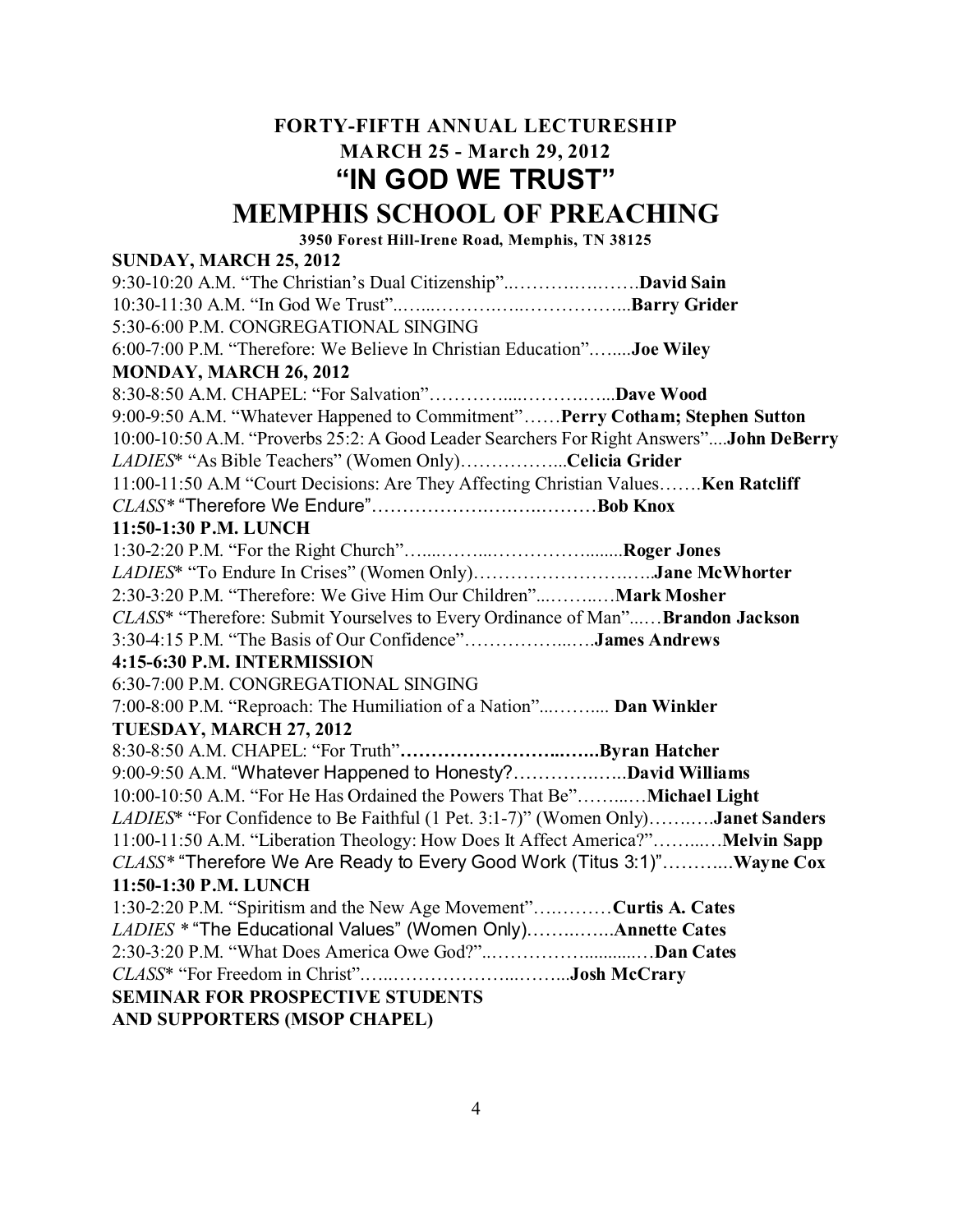| 4:15-6:30 P.M. ALUMNI AND FRIENDS DINNER                                               |  |
|----------------------------------------------------------------------------------------|--|
| (FELLOWSHIP HALL)                                                                      |  |
| 6:30-7:00 P.M. CONGREGATIONAL SINGING                                                  |  |
| 7:00-8:00 P.M. "Righteousness: The Exaltation of a Nation"Tom Holland                  |  |
| <b>WEDNESDAY, MARCH 28, 2012</b>                                                       |  |
|                                                                                        |  |
| 9:00-9:50 A.M. "Whatever Happened to Loyalty and Common Courtesy?"Russell Kline        |  |
| 10:00-10:50 A.M. "Lessons Learned in Other Nations"Larry Reynolds                      |  |
|                                                                                        |  |
| 11:00-11:50 A.M. "It Takes a Church in the Middle of a Village"Dale Jenkins            |  |
| CLASS* "Therefore: We Oppose Abortion and Homosexuality"  Riley Nelson                 |  |
| 11:50-1:30 P.M. LUNCH                                                                  |  |
| 1:30-2:20 P.M. "Therefore: We Love Our Neighbors!"John Ferguson                        |  |
| LADIES* "So We Evangelize" (Women Only)Tish Clarke                                     |  |
| 2:30-3:20 P.M. "Therefore: We Derive Lessons from Ancient Israel"B. J. Clarke          |  |
| CLASS* "Therefore: We Recover from War!"Bobby Gayton                                   |  |
| 3:30-4:15 P.M. "Therefore: We Train Preachers"  Bobby Liddell                          |  |
| 4:15-6:30 P.M. INTERMISSION                                                            |  |
| 6:30-7:00 P.M. CONGREGATIONAL SINGING                                                  |  |
| 7:00-8:00 P.M. "Repentance: The Salvation of a Nation" Keith A. Mosher, Sr.            |  |
| THURSDAY, MARCH 29, 2012                                                               |  |
|                                                                                        |  |
|                                                                                        |  |
| 10:00-10:50 A.M. "Not Humanism: The Battle for the Mind"Garland Elkins                 |  |
|                                                                                        |  |
| 11:00-11:50 A.M. "Therefore: We Build Up the Local Church"Cliff Goodwin                |  |
| CLASS* "Therefore: We Love Our Brethren"Denver Horton                                  |  |
| 11:50-1:30 LUNCH                                                                       |  |
|                                                                                        |  |
| Ladies* "For the Promise of Heaven" (Women Only) Maggie Colley                         |  |
| 2:30-3:20 P.M. "His Providence: The Basis of Trust"Gary Colley                         |  |
|                                                                                        |  |
| 3:30-4:15 P.M. "Therefore We Ought to Obey God Rather Than Men (Acts 5:29)" Ed Rodgers |  |
| 4:15-6:30 P.M. INTERMISSION                                                            |  |
| 6:30-7:00 P.M. CONGREGATIONAL SINGING                                                  |  |
| 7:00-8:00 P.M. "Revival: The Restoration of a Nation Robert R. Taylor, Jr.             |  |
|                                                                                        |  |

#### **\*Men's Classes meet in the School Building Room 405 \*\*Ladies Classes meet in the Fellowship**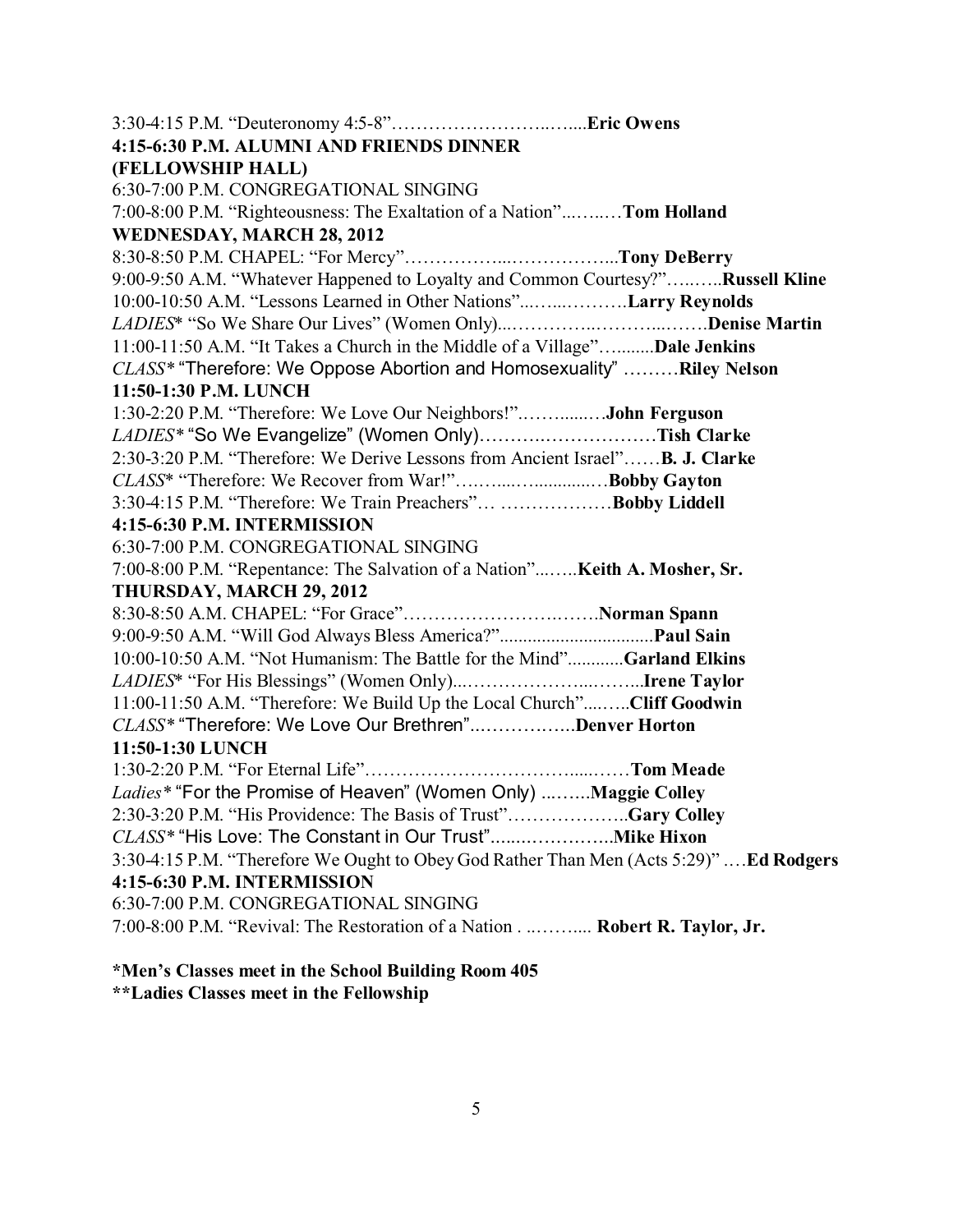# ALUMNI NEWS AND NOTES

#### *Voluntary Alumni Dues*

As you all know, the more resources that are at our disposal the more good we can do. If you haven't paid your \$25 dues this year (or in a while), please give them to brother Mosher at the lectureship. If you are unable to attend the lectures, please send brother Mosher a check: MSOP Alumni Association c/o Keith Mosher, 3950 Forest Hill-Irene Road, Memphis, TN 38125. As always, the dues are voluntary and greatly appreciated.

### *Board of Directors Meeting*

The Board of Directors of the MSOP Alumni Association which is comprised of our elected class representatives is scheduled to meet in the second year classroom on Tuesday, March  $27<sup>th</sup>$ , at noon. All class representatives should attend so that their class may be represented. Brethren, to be on campus yet fail to attend or to fail to ask your alternate to attend if you have one, is to fail in your responsibilities to your class as a whole. For the most part, our attendance has been splendid for the last several years. New class representatives were elected at our dinner last year. Our secretary, Larry Powers, will have the list of all representatives posted on the school building door. Please check it for your name and attend if you are listed. Our meeting will be conducted by Alumni Association President Rick Lawson.

We extend our sympathy to **Bill (1982) and Mary Noblin** who lost their adopted son Michael Noblin (age 27) on December 27, 2011. They were his legal guardians for 25 years. Because of Michael's handicaps, no insurance company would cover him. Thanks to all who answered our

plea for help. Their financial need has now been met! We received the following from Bill: "Thanks and deep gratitude to you for placing our plight regarding Michael's death before the Alumni. Thanks to the Alumni, congregations and individual members of the Lord's church across the brotherhood. We have received the majority of Michael's funeral costs. Words are inadequate to express appreciation so I will just say, "Thank You"! "Thank You!" "Thank You!" to everyone who helped...."

**Mike (1985) and Martha McDaniel** suffered the loss of her mother, Carolin Wallace, who lost her lengthy battle with cancer but gained the victory in Christ on December 9, 2011. She lived with us for two years while undergoing treatments.

**Eugene (1980) and Luvenia Jenkins** continues their work through CAMPAIGNS FOR CHRIST THROUGH WORLD MISSIONS, overseen by the elders of the Trenton church of Christ, Trenton, Missouri (where **Dustin (2008) and Kara Wilson** labor). They just returned from a  $2\frac{1}{2}$  week stay in Jamaica, where they planned for the summer's work, and preached and taught in several congregations. After Luvenia conducts a ladies' day in Eagleville, Missouri (where **Caleb (2010) and Emily Jacobs** labor), and Eugene speaks in a Gospel meeting in Higginsville, Missouri (where **David (1992) and Lisa Long** labor), they will head back to Jamaica for a little over seven weeks . . . We hope to do other work in the USA, as well as possibly in Trinidad-Tobago, and Grand Cayman as the year continues.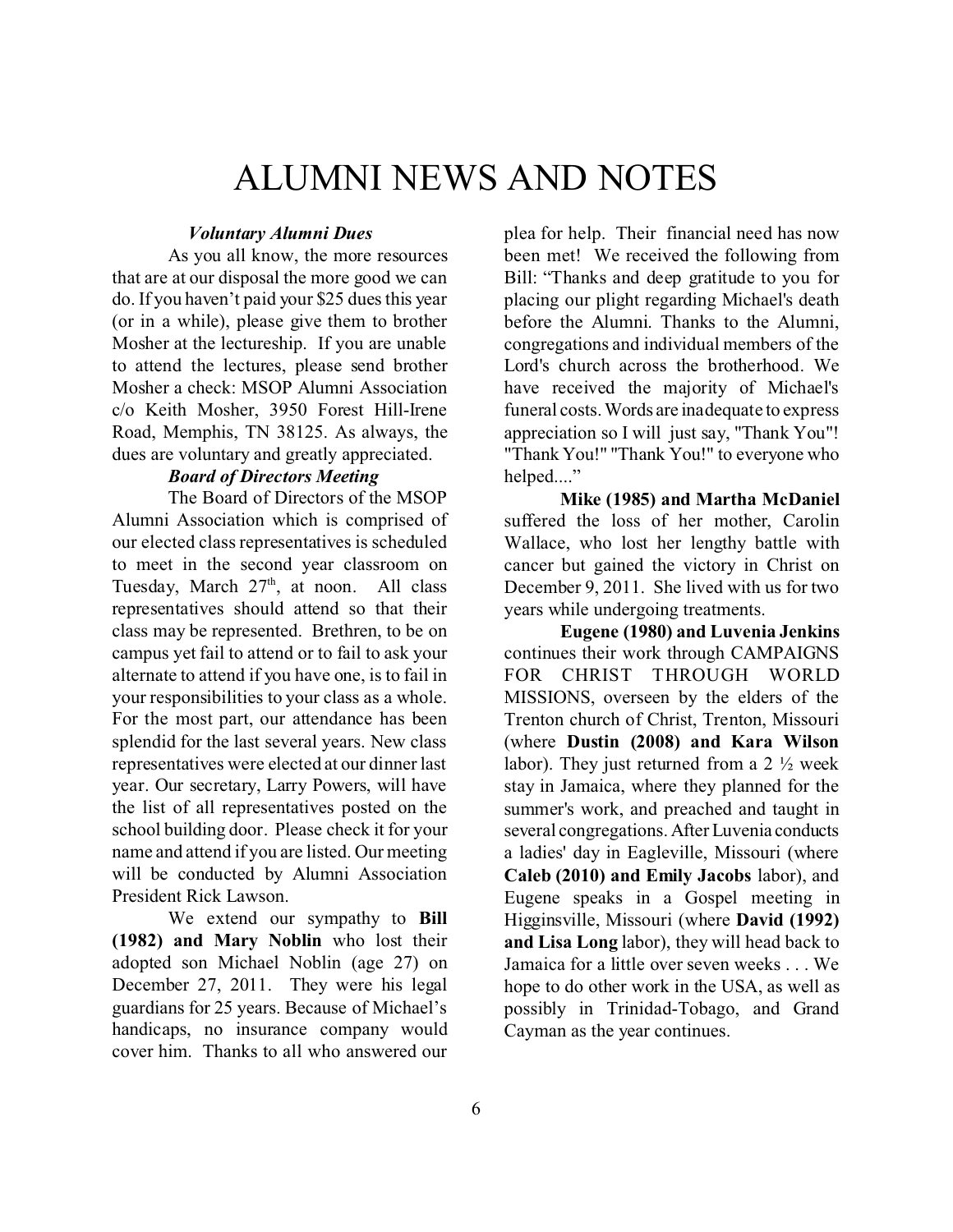**C. Stephen Law (1985)** writes, "I have moved back home to Crossville, TN and started preaching at the church of Christ in the Glade in the Fairfield Glade Resort. July 3 was the start of this work."

**Rod Rutherford (1974)** writes, "Our work at Gatlinburg is moving along well. We've nearly completed the repairs and improvements on our building. We are moving toward paving the parking lot for the first time in the congregation's fifty year history. We broadcast the gospel every Sunday morning at 8 AM on the local ESPN Radio station. Our Sunday morning sermon is shown on Channel 4, the local cable station on Sundays at 8 a.m., 1:30 p.m., and 7 p.m. We have added a third camera and additional equipment and hope to have our Sunday morning services ready for showing on GBN soon. Mark Teske from GBN will be coming in April to do a TV workshop for us. Steve Higginbotham and Gary Hampton will speak in our gospel meetings this year. In August, I will be going to Zambia with Ron Gilbert (MSOP alumnus). We will teach in the Zambia School of Biblical Studies in Livingstone and preach in gospel meetings in that area. We invite MSOP alumni and their families to worship with us when vacationing in the Smokies. We appreciate the work you do on behalf of the alumni."

**Tim Wilkes II (2006)** and his wife, Rachel, had a daughter born February 7. Her name is Abigail Lynn. They now have residence in Senatobia, MS and are traveling to teach the Fishers of Men evangelism training course and are working in foreign missions, primarily with Open Door Ministry. If you are interested in having an FOM class you can contact Tim at 901-277-3577.

After four years in Melbourne, Australia, the **Patrick Swayne (2005)** family will be relocating to Singapore, where Patrick will take up a position as Dean of Academics at Four Seas Bible College, starting in August of this year. Four Seas trains men and women from all over Asia to become preachers, teachers, and faithful members in their local congregations and currently has 22 students from seven countries. He will work there with **Peter Chin (class of 2006)** as well as other local brethren. The work at Church Street in Melbourne will be continued by Charlie and Mary DiPalma, formerly missionaries to Malaysia. The Swayne's will lose the support they receive from the Church Street congregation, who will redirect their funds towards the DiPalma's as well as towards paying off two shop buildings acquired over the past two years. The Swayne's are looking to replace this support (nearly 1/3 of their total support) when they come to the United States in June and July on a reporting trip. If you can help out, or think that your congregation may be able to take on a new work, please contact Patrick at swayne@gmail.com.

**Mac Ballard (1981)** has just moved to Crossville, TN. He is laboring with the Lantana Church of Christ.

I received the following from Sherry Harendt: "My husband, **David E. Harendt (1998)** died on October 19, 2011 from pancreatic cancer. He found out he had terminal cancer on his birthday in Feb 8, 2011. He was told he would only live 6 months, but he survived 10 months before he died. I am his wife, Sherry. My two children are married and I have 4 grand-kids. I am taking this in stride but at times it is very hard on me. I am grateful the Lord let me have 35 years of marriage with him. He was a wonderful preacher for the Lord and everyone misses him greatly. Please keep his family in your prayers."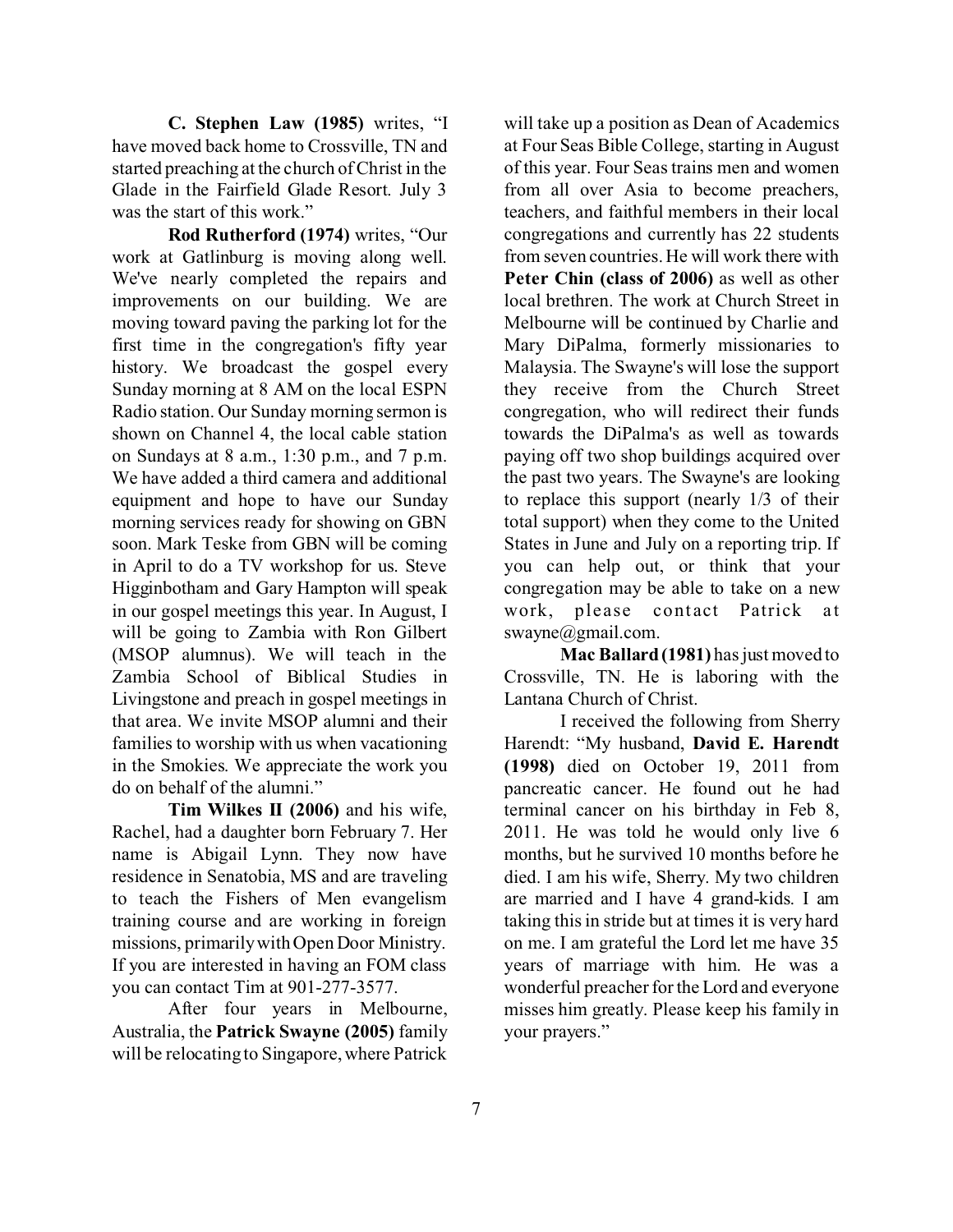## **A GENUINE GRATITUDE FOR GRACE**

*Mike McDaniel* Presented in Chapel at MSOP - February 23, 2012

Paul wrote in Colossians 4:2-4, "Continue in prayer, and watch in the same with thanksgiving; Withal praying also for us, that God would open unto us a door of utterance, to speak the mystery of Christ, for which I am also in bonds: That I may make it manifest, as I ought to speak." Paul labored fervently because of grace. The word gratitude comes from the same root word as grace. If we enjoy the grace of God, then we ought to be grateful to God. When he was Saul of Tarsus, the crusading rabbi, Paul knew little of the grace of God. He persecuted the church and sought to destroy it. "And I *thank* Christ Jesus our Lord, who hath enabled me, for that he counted me faithful, putting me into the ministry; Who was before a blasphemer, and a persecutor, and injurious: but I obtained mercy, because I did it ignorantly in unbelief. And the grace of our Lord was exceeding abundant with faith and love which is in Christ Jesus" (1 Tim. 1:12- 14). Paul was grateful for the grace that saved him and grateful for the grace that put him to work as an apostle of Jesus Christ. "But by the grace of God I am what I am: and his grace which was bestowed upon me was not in vain; but I laboured more abundantly than they all: yet not I, but the grace of God which was with me" (1 Cor. 15:10). Paul knew that it was the grace of God that made him what he was. He never lost sight of his undeserved blessings from God and would do all that was within him to serve the one who continually blessed him. In deep humility, we need to apply these words of Paul to ourselves. "By the grace of God, I am what I am."

This is really the secret to a happy and productive life. I firmly believe that a genuine gratitude for grace can change or transform your life. What it did for Paul, it can do for you. When you have a genuine gratitude for grace, some things will happen. You will find yourself ready to do some things like Paul did.

*First, when you have a genuine gratitude for grace, you will be ready with supplications for others.* "Continue in prayer, and watch in the same with thanksgiving" (Col. 4:2). When you are grateful for grace, you will seek to commune with God by continuing in prayer. (*1) There must be persistence in prayer.* Let us not be slack in scheduling regular times of prayer with God. Sometimes we allow ourselves to be caught up in activities that take all of our time and energy, and we just do not have time for praying. While God expects us to pray, we ought to see it as a privilege and recognize the value and good that comes from prayer and communion with God. Nehemiah was a busy man. Yet, he made time for prayer. "Nevertheless we made our prayer unto our God, and set a watch against them day and night, because of them" (Neh. 4:9).

*(2) There must be alertness*. Paul says, "Watch in the same." A constant awareness in our prayers of our needs and the needs of others and a concentration upon our heavenly Father is vital. As the Lord took Peter, James, and John into the Garden of Gethsemane, He said, "Watch and pray that ye enter not into temptation: the spirit indeed is willing, but the flesh is weak" (Mt. 26:41).

*(3) There must be Gratitude*. Paul says, "Watch in the same with Thanksgiving." Paul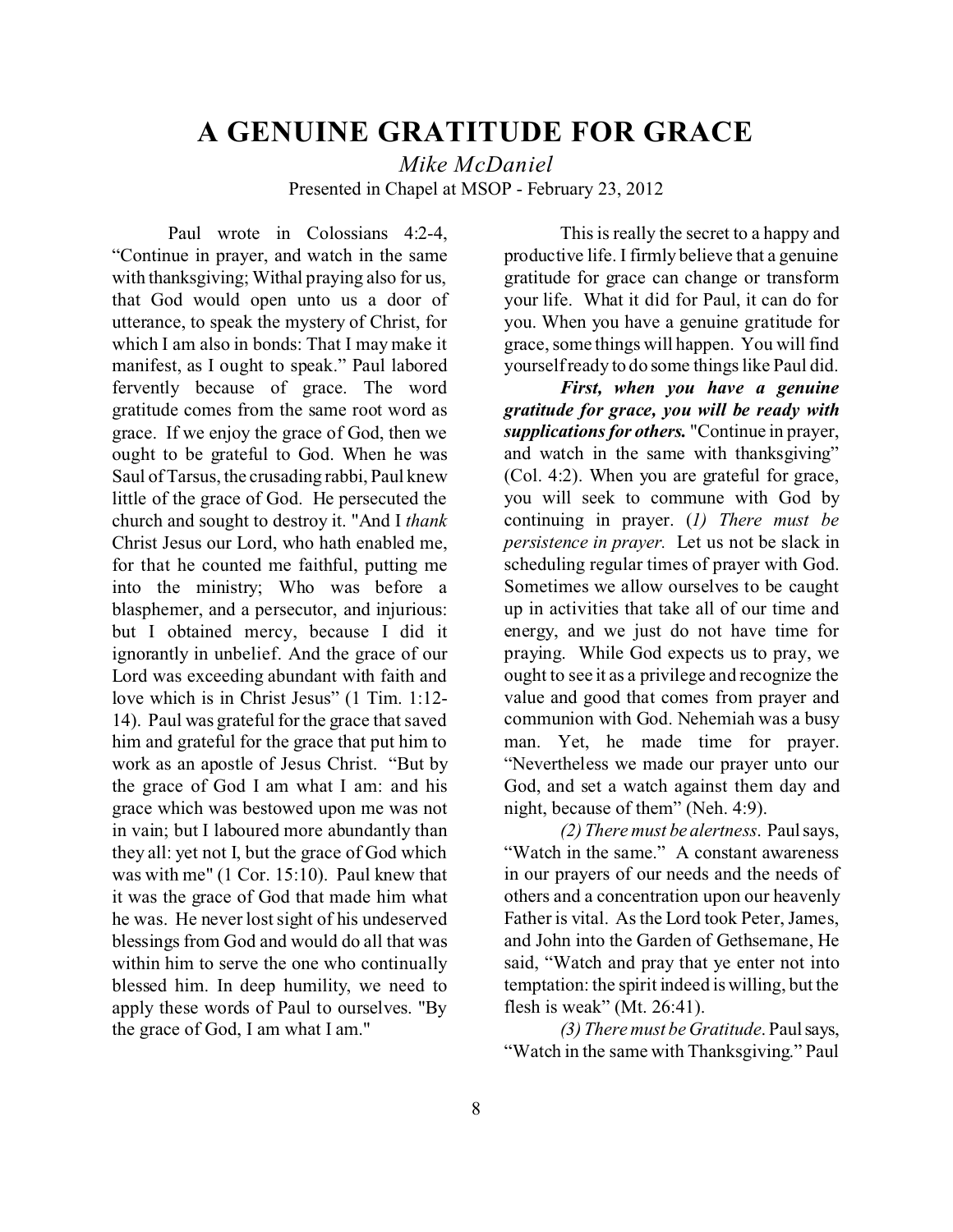wanted believers to be more thankful in their prayers. The grace of God in our lives should cause a reaction of thanksgiving in our hearts. Blessings never cease; therefore, thanksgiving should never cease. One Thanksgiving Day on a Thursday in November is not enough. "Be careful for nothing; but in every thing by prayer and *supplication with thanksgiving* let your requests be made known unto God" (Phillippians 4:6). That is not always easy. I heard about single preacher who was asked to thanksgiving dinner by one of the families of the church. He knew that the lady of the house was a very unkempt housekeeper. When he sat down at the table, he noticed that the dishes were the dirtiest that he had ever seen in his life. With all the politeness he could muster, he asked his hostess softly, "Were these dishes ever washed?",running his fingers over the grit and grime. She replied, "They're as clean as soap and water could get them." He felt a bit apprehensive, but remembering the words of Phil. 4:6, he gave thanks for the food anyway and started eating. It was really delicious and he said so, despite the dirty dishes. When thanksgiving dinner was over, the hostess took the dishes outside and shouted to her dogs, *"Here Soap! Here Water!"* That story should help us to give thanks for our daily bread and a clean dish on which to eat it and a dirty dish AFTER we are done! Thanksgiving is an oft neglected element in our prayers. Many times we are more concerned with expressing our wants than in expressing our thanks for what God has already done for us.

(4) There must be concern for the needs of others. Paul desired their concern and their prayers for his work. "Withal praying also for us, that God would open unto us a door of utterance..." (Col. 4:3). There may be times in the church when we emphasize the individual and his personal

responsibility to such a degree that we may fail to properly emphasize the "body concept" of Christianity. There are circumstances which tie us all together. We all experience birth, pain, death, sorrow, joy, and countless other experiences. "Rejoice with them that do rejoice, and weep with them that weep" (Rom. 12:15). There are some occasions when nothing we can say or do can help quite like interceding for another before the Father. In fact, there are times when such praying is the **only** thing we **can** do! How thankful we should be that we are blessed with the privilege of intercessory prayer. When you have a genuine gratitude for grace, you will be ready with supplications for others.

*Second, when you have a genuine gratitude for grace, you will be ready to speak forth the mystery of Christ.* Colossians 4:3 states, "Withal praying also for us, that God would open unto us a door of utterance, **to speak the mystery of Christ** for which I am also in bonds." Paul strongly desired opportunities to teach the gospel. Even in prison and constantly chained to a Roman soldier, Paul desired to find an open door of opportunity to preach the gospel. To Paul every person was, if not a potential convert, at least an audience to listen to the gospel message. As J. M. McCaleb wrote, "Where sin has gone, must go His grace ..." Friends, are we praying for doors of opportunity to be opened? Are we taking advantage of them when they do? We must be faithful to him and see the opportunities, not the obstacles. Fear, unbelief, and delay have caused the church to miss many God-given opportunities! Instead of complaining about the obstacles, we must take advantage of the opportunities, and leave the results with the Lord. Let us realize that we possess the greatest message possible, but it is worthless to those around us unless we seize opportunities as Paul did.